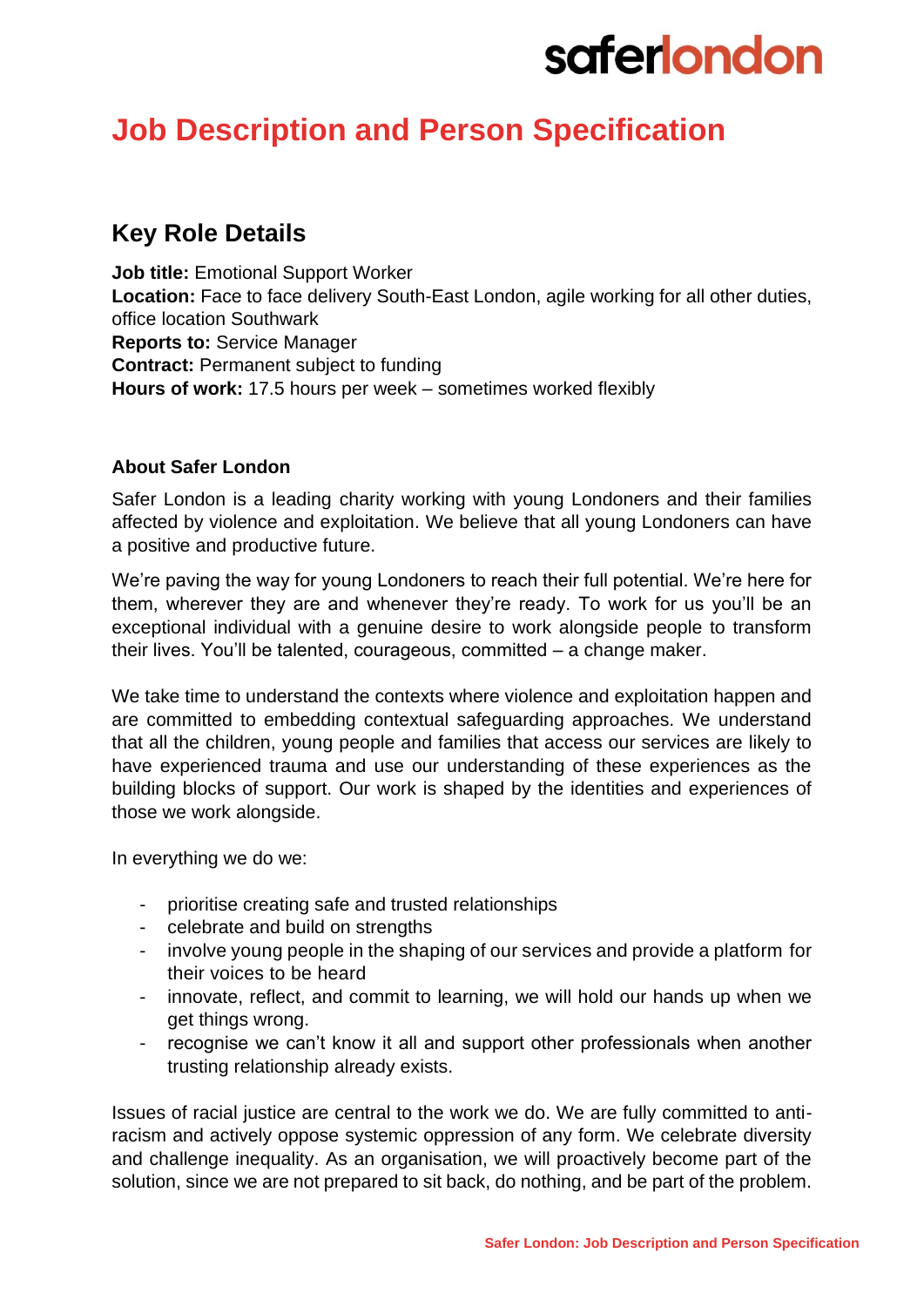# **saferlondon**

### **Role Description**

Safer London works with children, young people and families who are often exposed to high levels of risk through no fault of their own. The work is complex and a desire to focus on high quality safeguarding work is critical. We are an organisation that believes that children and young people should be safeguarded rather than criminalised – we recognise the high levels of harm outside of the home that so many children and young people are exposed to and understand families are doing their best to manage this.

#### Role Summary

In this role you will provide one to one support to children, young people, non abusive parents or carers who are affected by child sexual abuse. This includes child sexual abuse within the family and sexual abuse perpetrated outside of the family, including child sexual exploitation.

Key responsibilities

- Delivering effective and appropriate services to children and young people in line with the Safer London model of work ensuring that young Londoners receive the required support to meet their individual assessed needs
- Undertake high quality case recording in line with the highest standards and best practice principles
- Make appropriate onward referrals, signposting children and young people to support services and positive activities
- Work with partners, communities and other key stakeholders to deliver the service effectively
- Working creatively with colleagues to generate project resources and materials as required.
- Acting at all times in line with safeguarding legislation and guidance, as well as Safer London's procedures and wider pan London processes and protocols.
- Undertaking any other duties as required and commensurate with the level of this post.

Key Behaviours, Competencies and Skills

- Relevant qualification in social care, health, youth/ community work, criminal justice or demonstrable equivalent experience
- Have a clear understanding of safeguarding and safe practice adults and children including contextual safeguarding approaches
- An understanding of the needs of young Londoners who have been affected by violence or exploitation and the impact this will have
- Ability to develop and maintain positive boundaried relationships with service users
- An understanding of the impact of trauma and the application of a trauma informed approach to practice